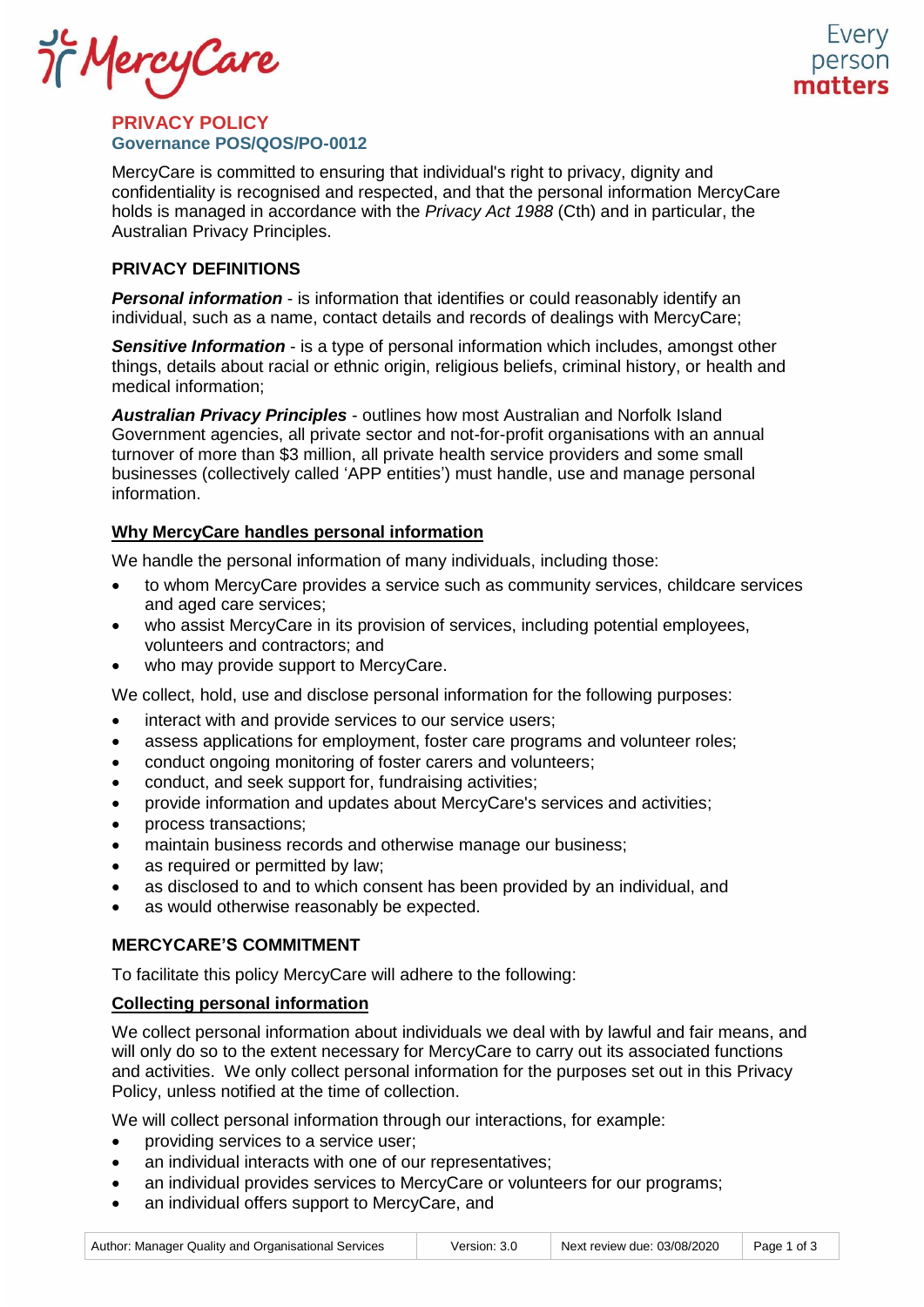Of MercyCare

• an individual subscribes to our newsletters and other communications.

In some circumstances, Mercycare may need to collect personal information from third parties, such as government departments, organisations that have provided a referral, other community service providers and other people and organisations that are involved with MercyCare.

### **Using and disclosing personal information**

MercyCare will only use and disclose personal information for a purpose outlined in this Privacy Policy, except as otherwise communicated at the time the information is collected.

MercyCare may disclose personal information to others who assist us to provide our products and services, for example:

- service providers, including insurers, financial institutions, mailing houses, debt collection agencies, etc.;
- related companies and other business partners;
- professional advisers, including lawyers, accountants and auditors;
- government, regulatory and law enforcement authorities, and
- service user representatives, or any person who is responsible for a service user, such as a guardian or caregiver.

MercyCare does not disclose personal information outside Australia.

MercyCare may use personal information to provide individuals with information and updates about our services, including via email, SMS, post, or by telephone. If you no longer wish to receive these types of communications from MercyCare, please contact us on (08) 9442 3444 or email **[corporate@mercycare.com.au](mailto:corporate@mercycare.com.au)**

### **Security**

MercyCare holds personal information in both paper-based and electronic files. Electronic information is stored on secure servers that are located on MercyCare premises. MercyCare seeks to ensure all personal information it holds is protected from misuse, interference, loss, unauthorised access, modification or disclosure. MercyCare employees, volunteers and contractors who have access to MercyCare records, are obliged to treat all personal information confidentially.

### **Accessing and correcting personal information**

Individuals who wish to request access to the current or historical personal information MercyCare holds about them please contact:

MercyCare's Quality and Organisational Services Team on (08) 9442 3444 or email **[recordinfo@mercycare.com.au](mailto:recordinfo@mercycare.com.au)**

Where access cannot be given immediately, MercyCare aims to respond to requests for access within 30 days. If access is refused, a written notice stating the reasons for refusal will be provided. MercyCare may seek to recover reasonable costs incurred for providing access to personal information.

MercyCare endeavors to ensure the personal information collected, held, used and disclosed is accurate, complete, relevant, current and not misleading. If an individual believes the personal information MercyCare holds on them requires correction they can contact MercyCare, on the details provided above. MercyCare is not obliged to correct personal information if it does not agree that it requires correction and may refuse to do so. If a correction request is refused, a written notice stating the reasons for refusal will be provided.